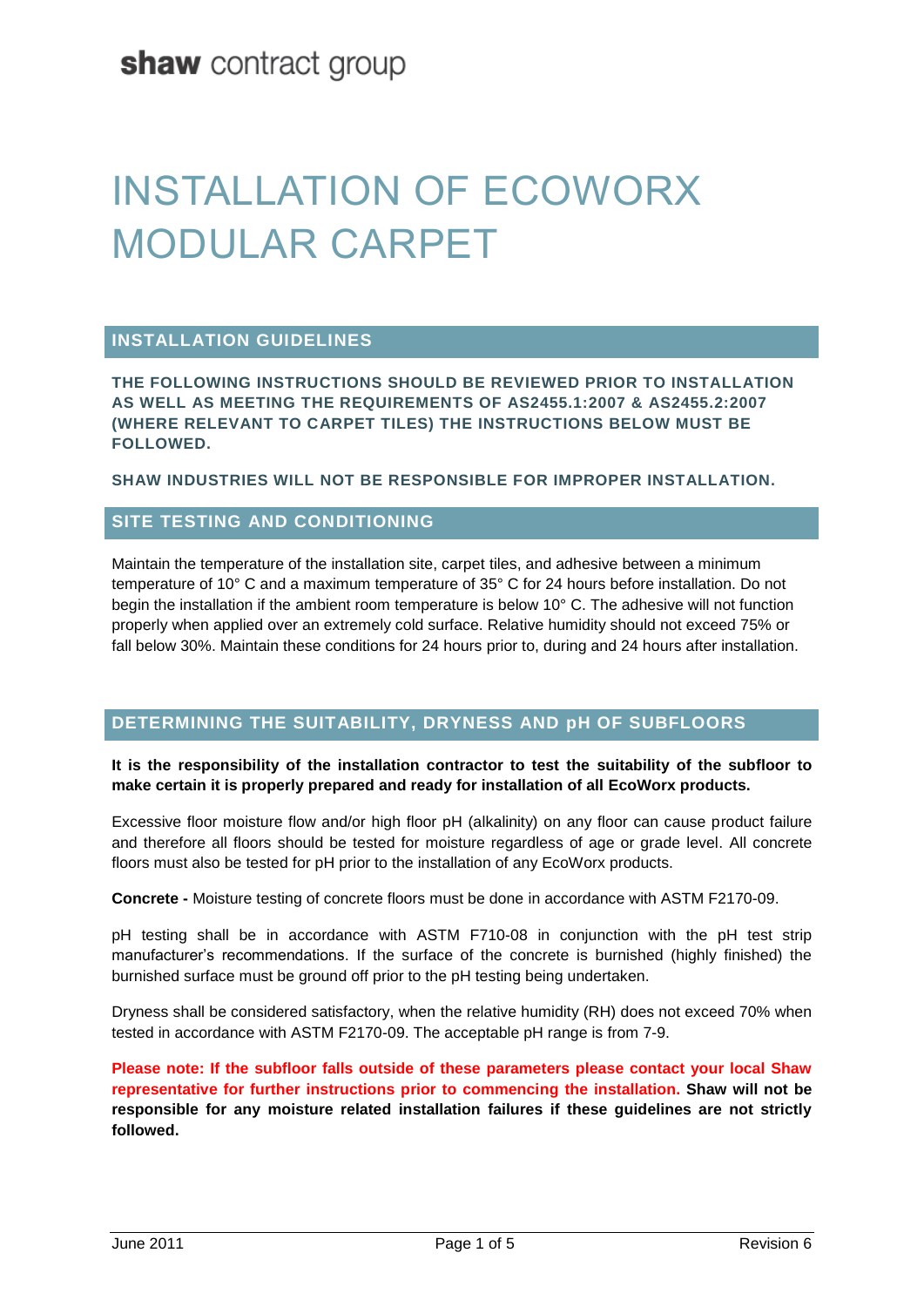**Timber** - The moisture content of timber, plywood or particleboard subfloors can be determined with an electrical resistance type moisture meter.

Variations of up to 5% in moisture values can occur depending upon the species type and temperature of the timber. Please refer to AS/NZS 1080.1:1997 for the temperature and moisture content correction for the different timber species.

The value of moisture content measured by electrical resistance is expressed as a percentage of the total saturation of the timber cells. Depending on timber species, total saturation can range from 32% to 36%.

While it is problematic to specify exact percentage thresholds, a percentage reading above 15% would indicate a higher than acceptable level of moisture. This said it is important to consider the moisture content of a timber substrate in comparison to other timber fittings in the building.

#### **Shaw will not be responsible for any moisture related installation failures if these guidelines are not strictly followed**.

### **FLOOR PREPARATION**

The requirements of AS2455.1:2007 & AS 2455.2:2007 must be met.

Prior to commencing the installation of the EcoWorx tile, please ensure the subfloors are structurally sound, free of dust, solvent, paint, wax, oil, grease, all existing adhesives, adhesive removers, non approved sealers, coatings, finishes, dirt, film forming curing compounds, hardening or parting compounds, alkaline salts, excessive carbonation or laitance, mould, mildew, or other foreign materials which may affect the rate at which the moisture dissipates from the concrete or cause poor adhesion of the EcoWorx tile to the subfloor. Any curing chemicals, sealers, burnished or highly polished surfaces, finishes or other chemical treatments used on floors must be mechanically removed prior to the application of the adhesive.

Concrete floors must be sealed if dusting or powdering exists. Shaw recommends a complete coverage of Shaw Contract Group 9050 Primer to encapsulate any remaining dust.

Do not use sweeping compounds as they may leave oily deposits. The floor must be level and smooth. Depressions and cracks must be filled with a liquid latex additive patching compound and all protrusions levelled.

NOTE: DO NOT SAND OR SCRAPE VINYL ASBESTOS TILE (VAT) WITHOUT PROPER ATTENTION TO ABATEMENT PROCEDURES AND PRECAUTIONS. WITH THE REMOVAL OF ANY ASBESTOS PRODUCTS THE FULL REQUIREMENTS OF THE RELEVANT FEDERAL AND STATE LEGISLATION MUST BE MET.

CAUTION: CUTBACK ASPHALTIC ADHESIVE OR ANY OTHER NON-APPROVED ADHESIVES MUST NEVER BE ALLOWED TO COME INTO CONTACT WITH SHAW CARPET MODULES OR ADHESIVES. INSTALLATION FAILURE COULD RESULT.

#### **RAISED ACCESS FLOOR PANELS**

All panels must be smooth, level, secure and free of any material that will affect the adhesive bond. Carpet modules must be installed offset from access panel seams. The access floor panels must meet the requirements of AS4154-1993 and be installed as instructed in this standard with the exception that gaps between panels must not exceed 1.6mm.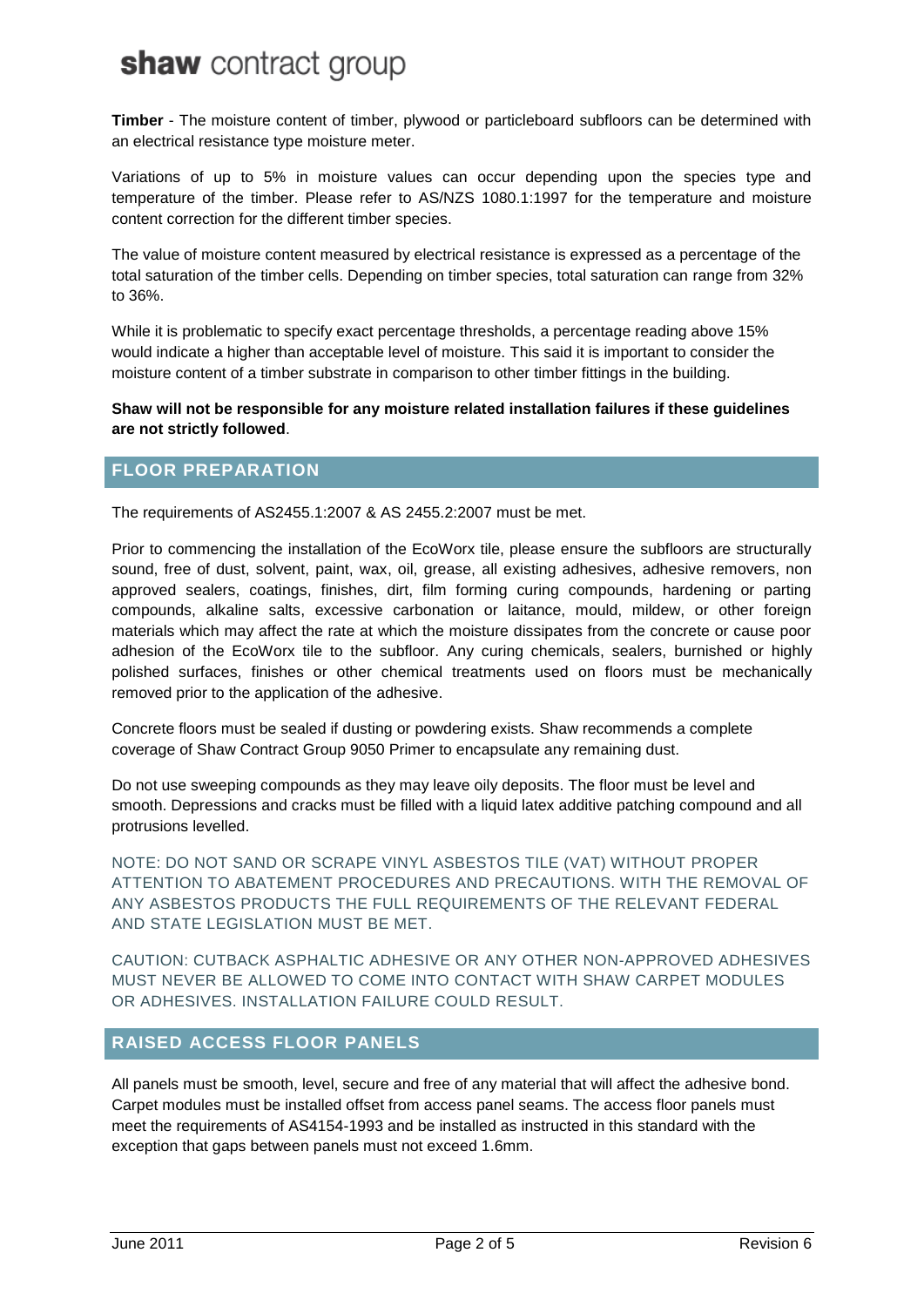# **FLATWIRE CABLE SYSTEMS**

Flatwire cable systems must be centred under Ecoworx modular tiles for better seam quality. Adhesive must not be applied over flatwire cable systems due to possible damage to the cable during tile removal.

# **SITE LAYOUT**

(1) The starting point in a modular installation must be as near to the centre of the room as possible and must be positioned to utilize the largest perimeter cut module size.

(2) Snap a chalk line parallel to one major wall bisecting the starting point. It may be necessary to offset the centre chalk line to assure perimeter modules will be at least half size.

(3) A second chalk line must be snapped from the starting point at 90° to the first line. This can be accomplished using a 3-4-5, 6-8-10, or larger triangle, depending on the room size. (See Illustration A) Metres or feet may be used to layout the triangle in these proportions.

#### **Illustration A:**



# **ADHESIVE REQUIREMENTS & APPLICATION**

**OVERALL APPLICATION OF ADHESIVE IS REQUIRED; GRID APPLICATION OF ADHESIVE IS NOT ACCEPTABLE.**

**THE FOLLOWING ADHESIVE IS REQUIRED:**

**SureTac PSi (visit** www.shawcontractgroup.com.au **for purchase)**

**THE APPLICATION PROCEDURE RECOMMENDED BY THE ADHESIVE MANUFACTURER MUST BE STRICTLY ADHERED TO, OTHERWISE THE SHAW WARRANTY WILL BE VOID.** 

**THE ADHESIVE MUST BE ALLOWED TO DRY COMPLETELY BEFORE INSTALLING THE CARPET. INSTALLING INTO WET ADHESIVE WILL RESULT IN A PERMANENT BOND AND MAY CAUSE THE CARPET TILES TO BUBBLE!**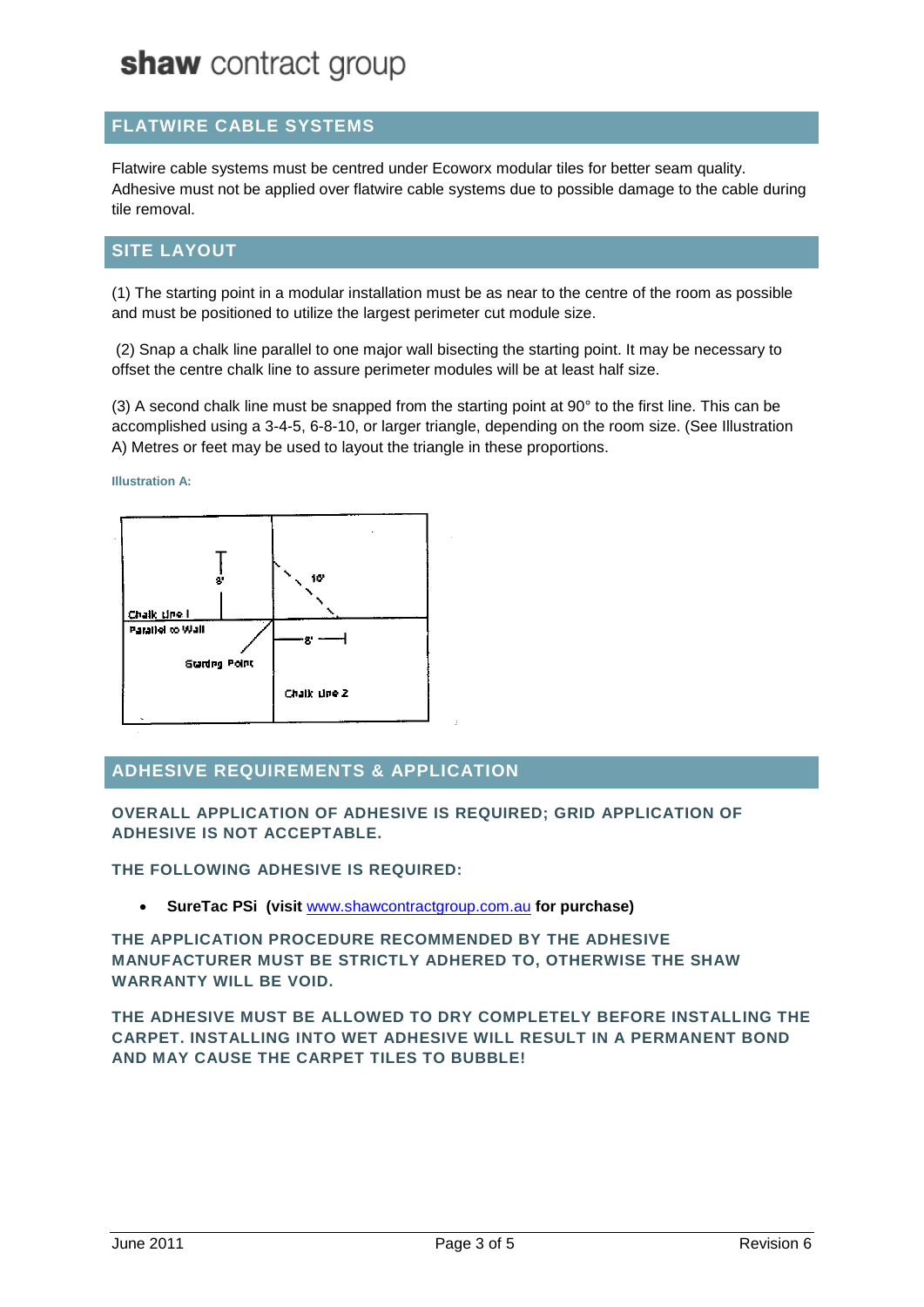# **INSTALLATION**

(1) Each module has directional arrows on the backing. This allows for one-directional or multidirectional installation. Some styles may be linear in design and require quarter turning. If you are unsure about whether or not your product requires a quarter turned installation, please contact Shaw Contract Group via the contact points below for assistance.

(2) Installation must begin at the intersection of two chalk lines. Installation must continue until completed in one quadrant, and then proceed to an adjoining quadrant until all four quadrants are completed. Larger areas may require chalk lines bisecting the original four quadrants.

(3) Install modules using the pyramid technique (See Illustration B). **This allows multiple alignment checks. If the edges do not align and the misalignment increases with progression of the installation, the source of the problem must be identified and corrected.**

**Illustration B:**



(4) Slide modules into position to prevent yarn from being trapped between the modules. Trapped yarn will adversely affect the appearance of the installation and will cause alignment problems.

(5) Modules must fit snugly, but not be compressed. Check for fit by measuring the length of ten full modules after installation. The measurement must not be less than, or exceed by more than 6mm, the length of the modules being multiplied by ten. For example: if 609mm X 609mm modules are being installed, the measurement should be between 6090mm and 6096mm.

### **CUTTING TECHNIQUES**

Modules may be cut by measuring and cutting from the back using a straight edge. Care must be taken to assure the arrows are pointing in the correct direction.

### **POST INSTALLATION CARE**

**1. Roll the entire installation with a 75 lb/34kg roller once it is completed.**

2. Use plywood over the carpet when heavy objects are moved within 24 hours after installation.

3. Protective chair mats should be used under chairs with casters are recommended. This will prevent excessive wear to the face and possible transfer of the pressure sensitive adhesive to the back of the carpet.

4. Protection is to be a breathable plastic interwoven mesh which is to be pinned at the edges to ensure that no condensation occurs. **Do not use plastic sheeting as it will trap moisture**.